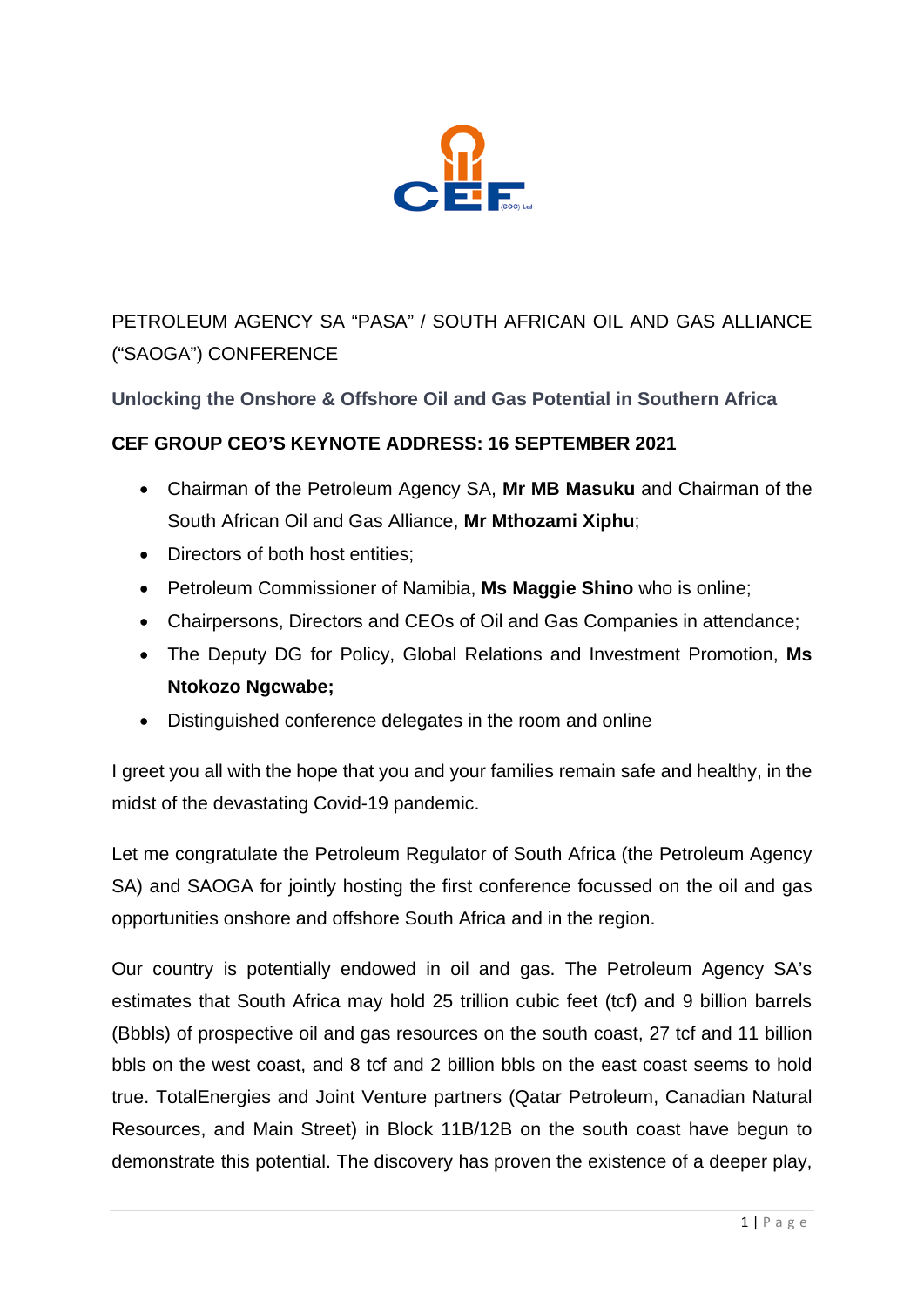and working petroleum system on the south coast, and has affirmed South Africa as a prospective and emerging petroleum province.

The TotalEnergies JV partnership have to date discovered about 3 tcf of rich gas through the Brulpadda and Luiperd wells drilled on the Paddavissie fairway in 2019 and 2020. This gas could potentially provide feedstock to the Gas-to-Liquids refinery in Mossel Bay at full capacity for a considerable amount of time.

The GTL refinery processed 1.5 tcf of gas for 28 years covering the period 1992 to 2020. This is significantly less than the reserves that Total Energies have so far discovered in the paddavissie fairway, and half way through their exploration programme that envisaged the drilling of up to 4 exploration wells.

The discovered Paddavissie gas could thus go beyond just supplying the GTL refinery with gas and condensate, but supply other potential gas markets, such as the adjacent Gourikwa peaking power plant which is currently run on diesel.

The revival and the name plate increase of the GTL refinery in Mossel Bay, and potential supply of the gas to the Gourikwa power plant would be a major boost to the Mossel Bay and Southern Cape economies. More exploration and production efforts could aid national energy security of supply, with local beneficiation of the oil and gas reserves leading to economic growth, socio-economic development and job creation.

## **Program Director, Ladies and Gentlemen**

Allow me to reflect on our operational challenges we are faced with at our PetroSA refinery. PetroSA, besides its age, is bedevilled by industry challenges namely the impact of COVID – 19, the exchange rate phenomenon that impact the commodity price or should I say the commodity price fluctuations.

Besides these challenges, we have a unique challenge in a sense. Ours is the decommissioning liability monster. But prudent strategic intervention will change this around.

As part of our determination to revive our refining capacity, we are engaged in a number of activities that will enable us to repurpose this ailing refinery and return it to its full operational capacity. Key amongst these activities will include the exploitation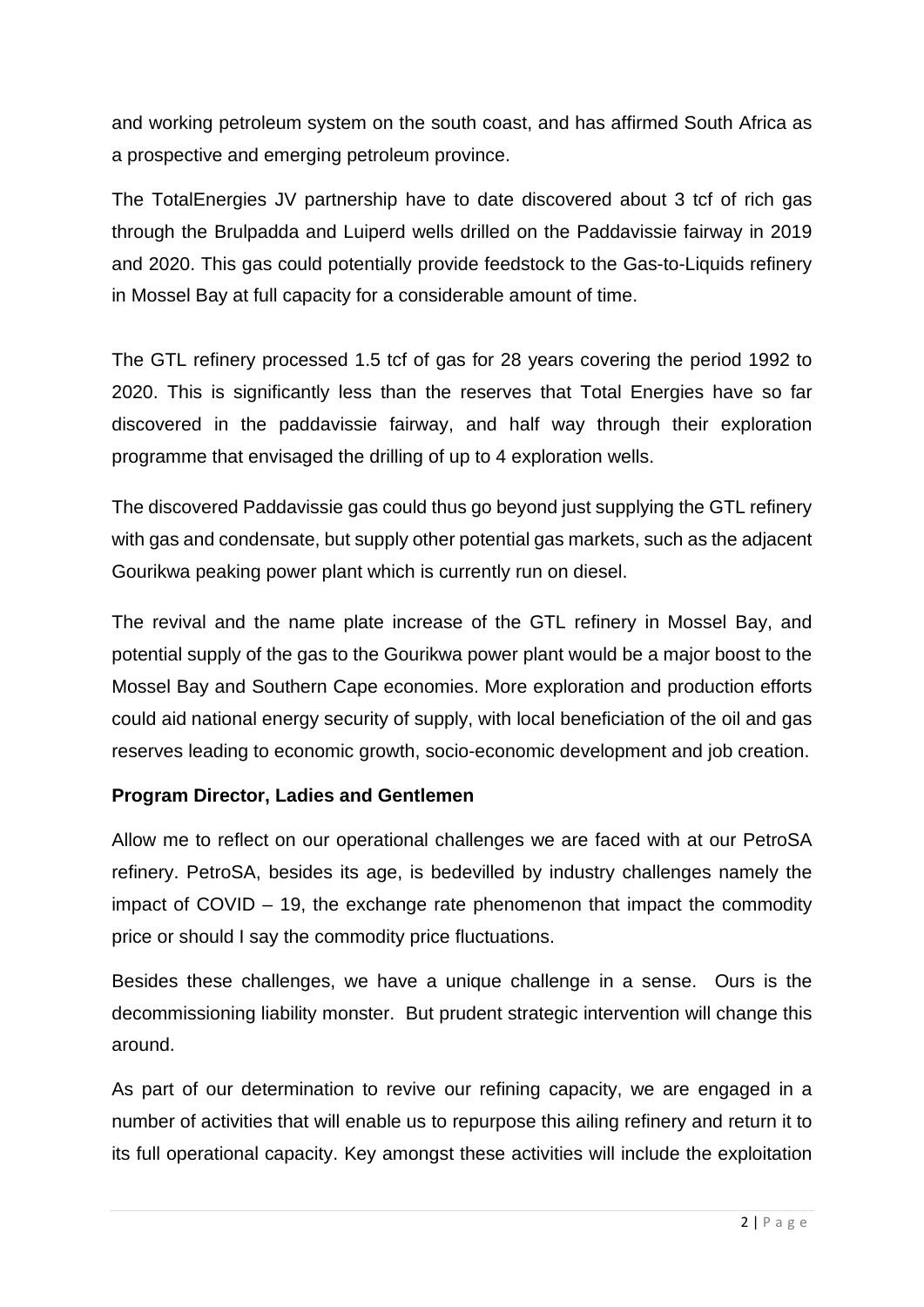of geothermal energy which has been deemed to be a silver bullet to turn our misfortunes at our refinery.

**Ladies and Gentleman**, Geothermal energy will not only allow us self-generation of power, but will also enable us to delay our decommissioning liability. Harnessing geothermal energy is a proven technology in other parts of the world. It also present us with an opportunity to offer the market with carbon neutral finished products in the long run.

We believe that the exploitation of geothermal energy which is within our reach will not only position us to produce green energy for the future but will also ensure that we pave a way for South Africa towards a "*Just and Fair"* energy transition. The benefits of this intervention, from the GDP point of view are huge, considering the production of indigenous feedstock in the balance of payment account, beneficiation and subindustry developments (etc.)

Back to the business of the day, Consistent with Section 24 of the Constitution of the Republic of South Africa, government must ensure that the petroleum resources are developed within the context of Sustainable Development. A process where the exploitation of natural resources, investment, and utilization of technology are in harmony with the natural environment, and enhance the ability to meet both current and future human needs and aspirations. As we heard yesterday from one of the presentations, technology advancement make it possible to minimise environmental impact while advancing economic development through the exploitation of oil and gas.

Our Government, represented by the Department of Mineral Resources and Energy, felt it prudent to separate the regulation of petroleum from other minerals. Instead of finalizing last minute Christmas shopping with the wife, slaughtering a Goat or an Ox, in preparation for one or more of imicimbi yamaQwathi, as is customary on Christmas eve, Honourable Minister Gwede Mantashe went ahead and gazetted the Upstream Petroleum Resources Development Bill on 24 December 2019 for public comment.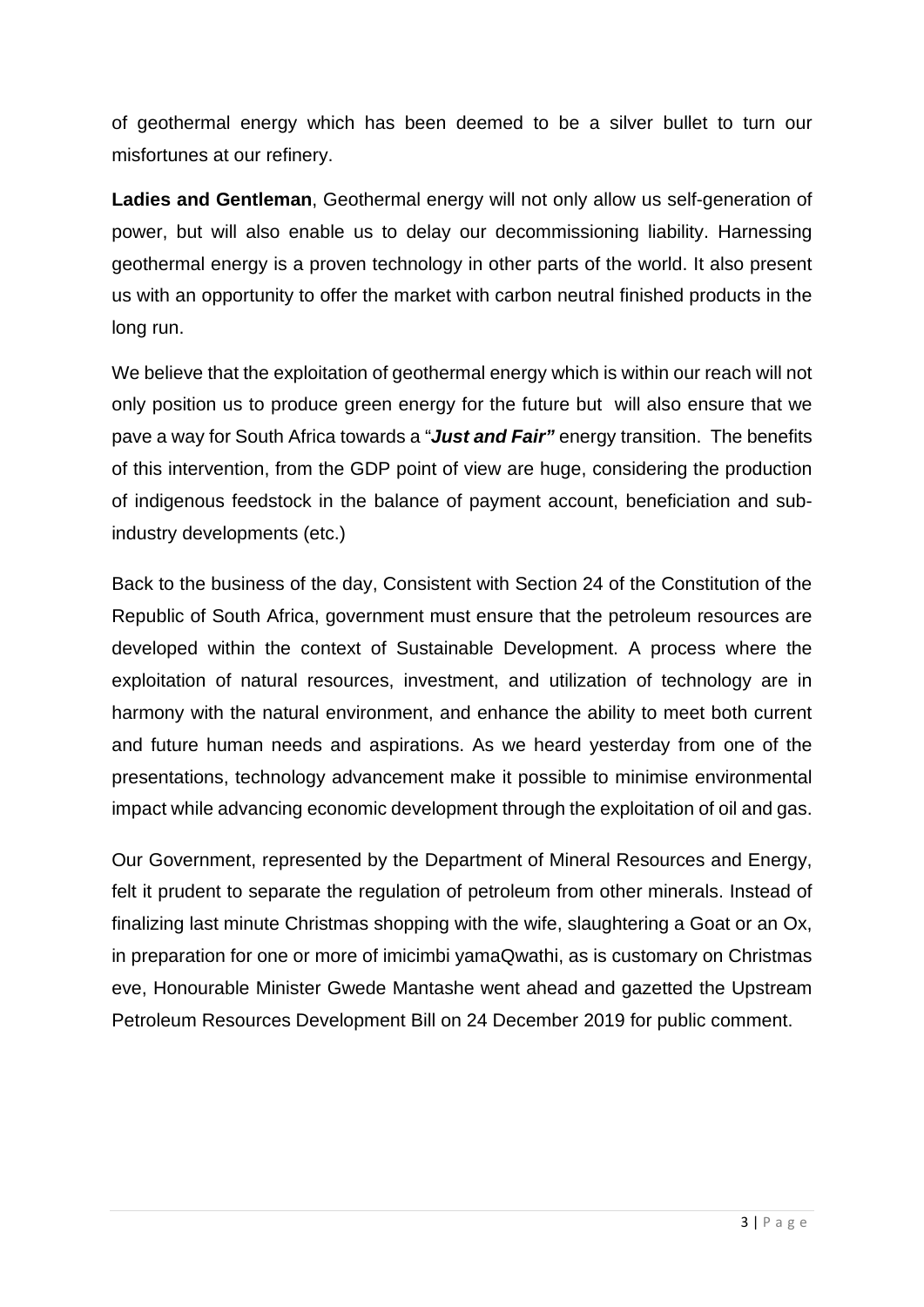This was a clear demonstration of commitment by the Minister to not delay regulatory reform to support the development of the upstream oil and gas industry in South Africa any longer.

The Upstream Petroleum Resources Development Bill, which is now in Parliament, has a provision for State Participation which largely seeks to enable the upstream petroleum industry to explore for and produce oil and gas reserves, cover their costs, make adequate profits, while the State, as custodian of the nation's natural resources, derives an equitable share from the exploitation of the oil and gas reserves for the primary benefit of the country to whom the resource belongs.

The state participation will be executed through the envisaged SANPC (South African National Petroleum Company), which will:

- Carry the State's participation interest in the upstream petroleum sector and engage in exploration and production activities on behalf of the State, thus safeguarding and advancing the State's interests.
- Participate in the execution of work programs by private industry players, thus ensuring the efficient development of the oil and gas fields in the various petroleum rights as licensed by the Petroleum Agency SA.
- Ensure the optimal exploitation of oil and gas reserves through prudent reservoir management practices.
- Ensure the State receives an equitable share of the indigenous oil and gas reserves.
- Build oil and gas reserves for security of supply, contribute positively to the current account, and cushion the State against oil price volatility.
- Act as an agent of development, industrialization, skills development and job creation.

Indeed, supermajors such as Shell, BP, and TotalEnergies started out as National Oil Companies (NOCs). As is the intent with the Upstream Petroleum Resources Development Bill, these NOCs were enabled by supportive legislative and policy frameworks in their home countries, and invariably developed and evolved to become International Oil Companies (IOCs) with a multi-national character. NOC's such as Equinor of Norway, Petronas of Malaysia, and Petrobras of Brazil and many other NOC's in Africa and the Middle East, although commercially driven, still operate in